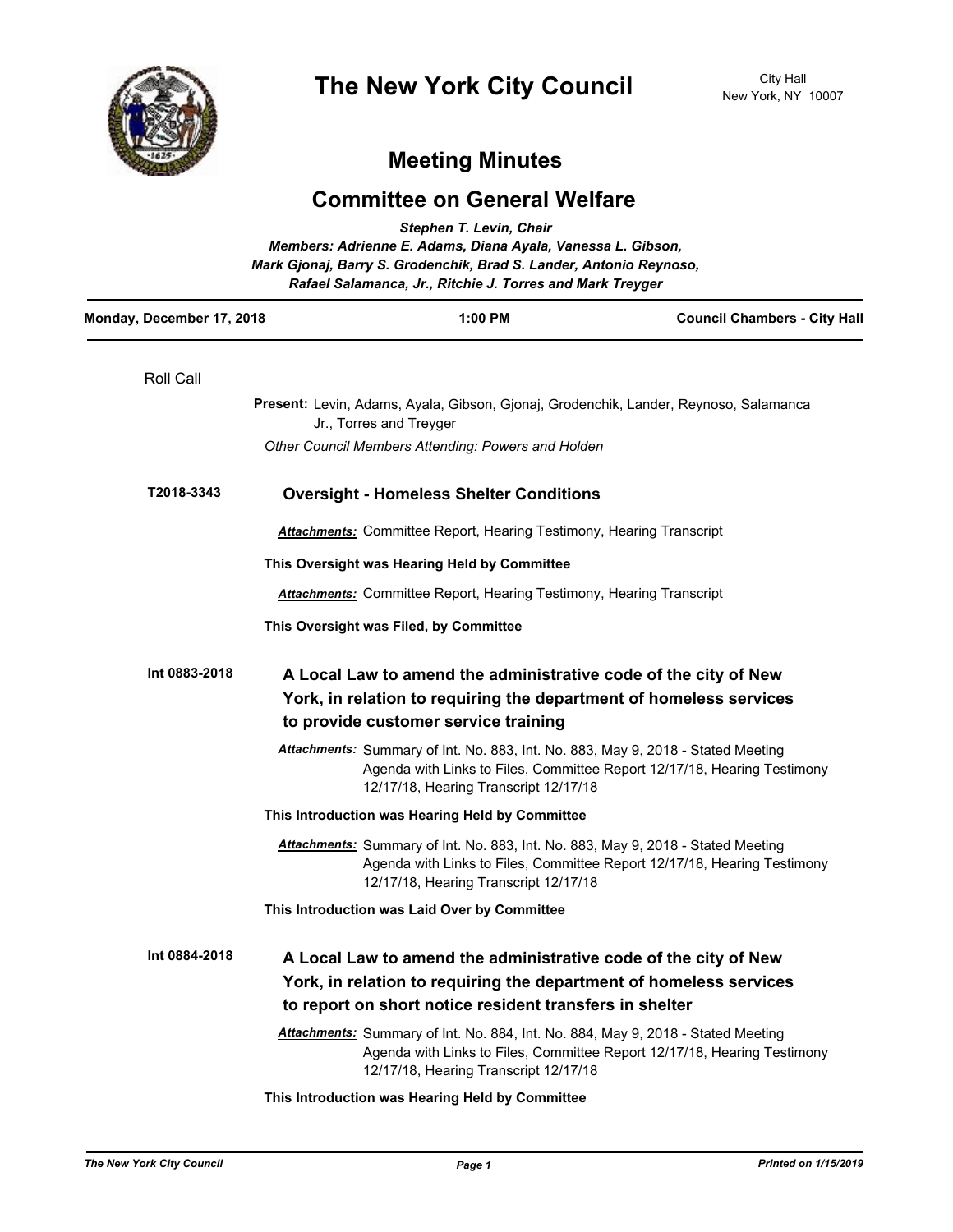|               | Attachments: Summary of Int. No. 884, Int. No. 884, May 9, 2018 - Stated Meeting<br>Agenda with Links to Files, Committee Report 12/17/18, Hearing Testimony<br>12/17/18, Hearing Transcript 12/17/18                                    |  |  |  |
|---------------|------------------------------------------------------------------------------------------------------------------------------------------------------------------------------------------------------------------------------------------|--|--|--|
|               | This Introduction was Laid Over by Committee                                                                                                                                                                                             |  |  |  |
| Int 0915-2018 | A Local Law to amend the administrative code of the city of New<br>York, in relation to requiring the department of homeless services<br>and human resources administration to post shelter, supportive<br>housing and cluster site data |  |  |  |
|               | Attachments: Summary of Int. No. 915, Int. No. 915, May 9, 2018 - Stated Meeting<br>Agenda with Links to Files, Committee Report 12/17/18, Hearing Testimony<br>12/17/18, Hearing Transcript 12/17/18                                    |  |  |  |
|               | This Introduction was Hearing Held by Committee                                                                                                                                                                                          |  |  |  |
|               | Attachments: Summary of Int. No. 915, Int. No. 915, May 9, 2018 - Stated Meeting<br>Agenda with Links to Files, Committee Report 12/17/18, Hearing Testimony<br>12/17/18, Hearing Transcript 12/17/18                                    |  |  |  |
|               | This Introduction was Laid Over by Committee                                                                                                                                                                                             |  |  |  |
| Int 1110-2018 | A Local Law to amend the administrative code of the city of New<br>York, in relation to housing specialists within the human                                                                                                             |  |  |  |
|               | resources administration and department of homeless services                                                                                                                                                                             |  |  |  |
|               | Attachments: Summary of Int. No. 1110, Int. No. 1110, September 12, 2018 - Stated<br>Meeting Agenda with Links to Files, Committee Report 12/17/18, Hearing<br>Testimony 12/17/18, Hearing Transcript 12/17/18                           |  |  |  |
|               | This Introduction was Hearing Held by Committee                                                                                                                                                                                          |  |  |  |
|               | Attachments: Summary of Int. No. 1110, Int. No. 1110, September 12, 2018 - Stated<br>Meeting Agenda with Links to Files, Committee Report 12/17/18, Hearing<br>Testimony 12/17/18, Hearing Transcript 12/17/18                           |  |  |  |
|               | This Introduction was Laid Over by Committee                                                                                                                                                                                             |  |  |  |
| Int 1232-2018 | A Local Law to amend the administrative code of the city of New<br>York, in relation to requiring homeless shelters to post signs and<br>distribute other materials relating to the shelter transfer appeals<br>process                  |  |  |  |
|               | Attachments: Summary of Int. No. 1232, Int. No. 1232, November 14, 2018 - Stated<br>Meeting Agenda with Links to Files, Committee Report 12/17/18, Hearing<br>Testimony 12/17/18, Hearing Transcript 12/17/18                            |  |  |  |
|               | This Introduction was Hearing Held by Committee                                                                                                                                                                                          |  |  |  |
|               | Attachments: Summary of Int. No. 1232, Int. No. 1232, November 14, 2018 - Stated<br>Meeting Agenda with Links to Files, Committee Report 12/17/18, Hearing<br>Testimony 12/17/18, Hearing Transcript 12/17/18                            |  |  |  |
|               | This Introduction was Laid Over by Committee                                                                                                                                                                                             |  |  |  |

*The New York City Council Page 2 Printed on 1/15/2019*